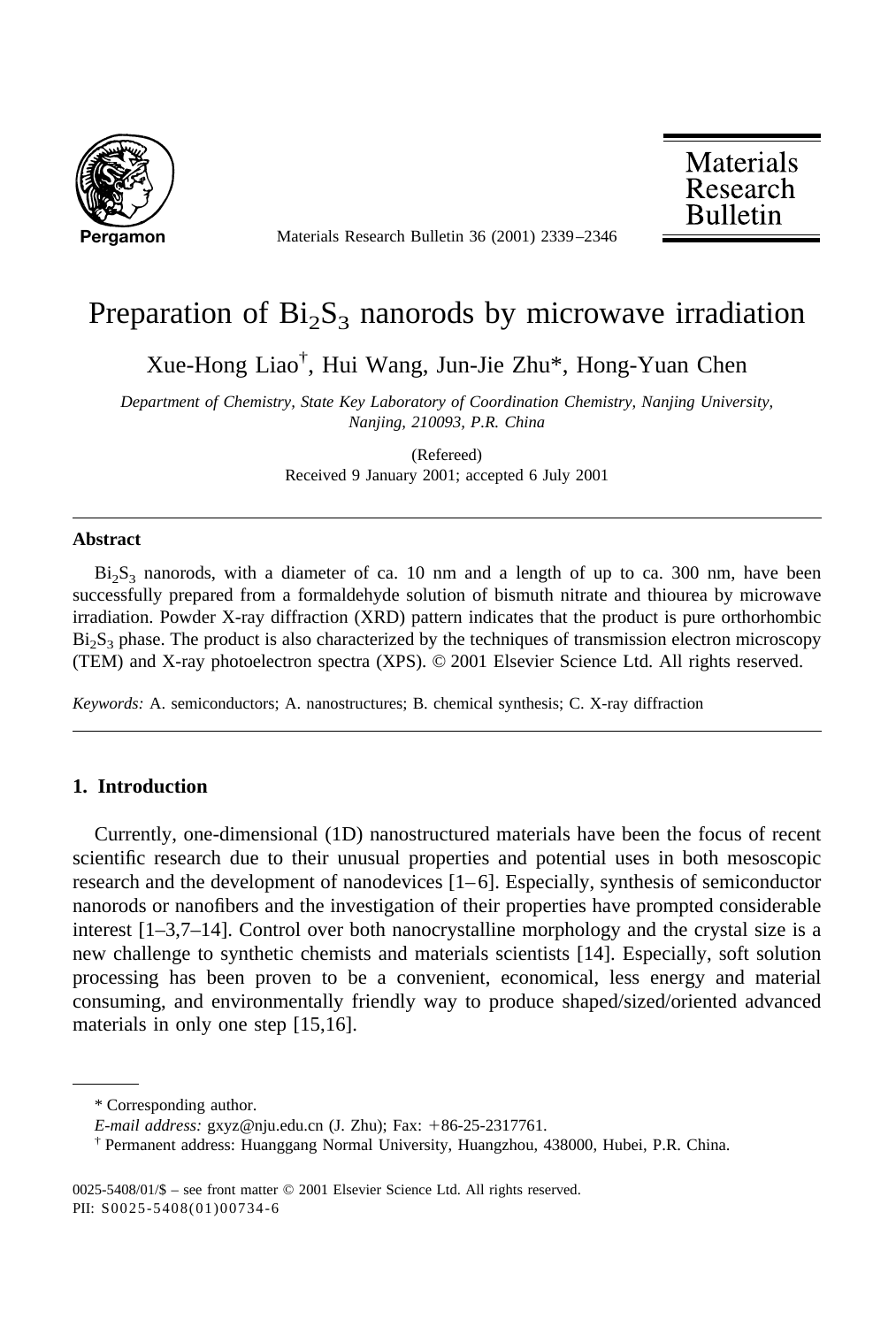Main-group metal chalcogenides such as the  $A^V_{2}B^{VI}_{3}$  (A = Sb, Bi, As; B = S, Se, Te) group compounds are semiconductors, and have applications in television cameras with photoconducting targets, thermoelectric devices, and electronic and optoelectronic devices and in IR spectroscopy [17]. Bismuth sulfide  $(Bi<sub>2</sub>S<sub>3</sub>)$  is a semiconductor material with a direct band gap  $E<sub>g</sub>$  of 1.3 eV [18], and is useful for photodiode arrays or photovoltaics [19,20]. Conventionally, bismuth sulfide is prepared by direct element reaction in a quartz vessel at high temperature [17,21]. The chemical deposition method has been applied to prepare bismuth sulfide through a reaction of bismuth salt complexed by trethanolamine (TEA) or EDTA in an aqueous solution containing a sulfur source such as thioacetamide, thiourea, sodium thiosulphate, or gaseous  $H_2S$ . The powders obtained through this route are mostly amorphous or poorly crystallized [22–27]. Colloidal suspensions of bismuth sulfide have been prepared in water at room temperature with solution of  $Bi(NO<sub>3</sub>)<sub>3</sub>$  and  $Na<sub>2</sub>S<sup>6</sup>9H<sub>2</sub>O$ as the starting materials, but sodium hexametaphosphate is needed to stabilize  $Bi^{3+}$ , and only colloidal particles can be obtained [28]. Crystallized bismuth sulfide has been prepared by thermal decomposition of bismuth dithiocarbamate complexes [29], metal ethylxanthate [30], Bi–thiourea complex [31], and thiosulfatobismuth [32]. However, high temperature is required, and the final products contain some impurities.  $Bi_2S_3$  nanorods and  $Bi(Se, S)$ nanowires have been prepared by the hydrothermal and solvothermal preparation techniques [33–35], but those techniques need longer reaction time, higher temperature, and higher pressure.

Since 1986, microwave irradiation as an efficient heating method has been found to have a number of applications in chemistry. The microwave synthesis, which is generally quite fast, simple, and very energy efficient, has been developed, and widely used to prepare zeolites and inorganic materials, etc. [36–42]. Compared with the conventional methods, the microwave synthesis has the advantages of a short reaction time, small particle size, narrow particle size distribution, and high purity. Jansen et al. suggested that these advantages could be attributed to fast homogeneous nucleation and the easy dissolution of the gel [43]. Unfortunately, the exact nature of the interaction of the microwaves with the reactants during the synthesis of materials is somewhat unclear and speculative. However, it is well known that the interaction of dielectric materials, liquids or solids, with microwaves leads to what is generally known as dielectric heating. Electric dipoles present in such materials respond to the applied electric field. In liquids, this constant reorientation leads to friction between molecules, which subsequently generates heat [44].

In this study, we report on the preparation of bismuth sulfide nanorods with a diameter of ca. 10 nm and a length of up to ca. 300 nm in a formaldehyde solution of bismuth nitrate and thiourea by microwave irradiation. The product was characterized by the techniques of transmission electron microscopy (TEM), powder X-ray diffraction (XRD), and X-ray photoelectron spectra (XPS).

# **2. Experimental section**

In a typical procedure, 0.005 mol analytical-grade  $Bi(NO<sub>3</sub>)<sub>3</sub>$ :5H<sub>2</sub>O and 0.01 mol thiourea were dissolved in 100 mL formaldehyde (aqueous solution with 37.0–40.0% HCHO in it).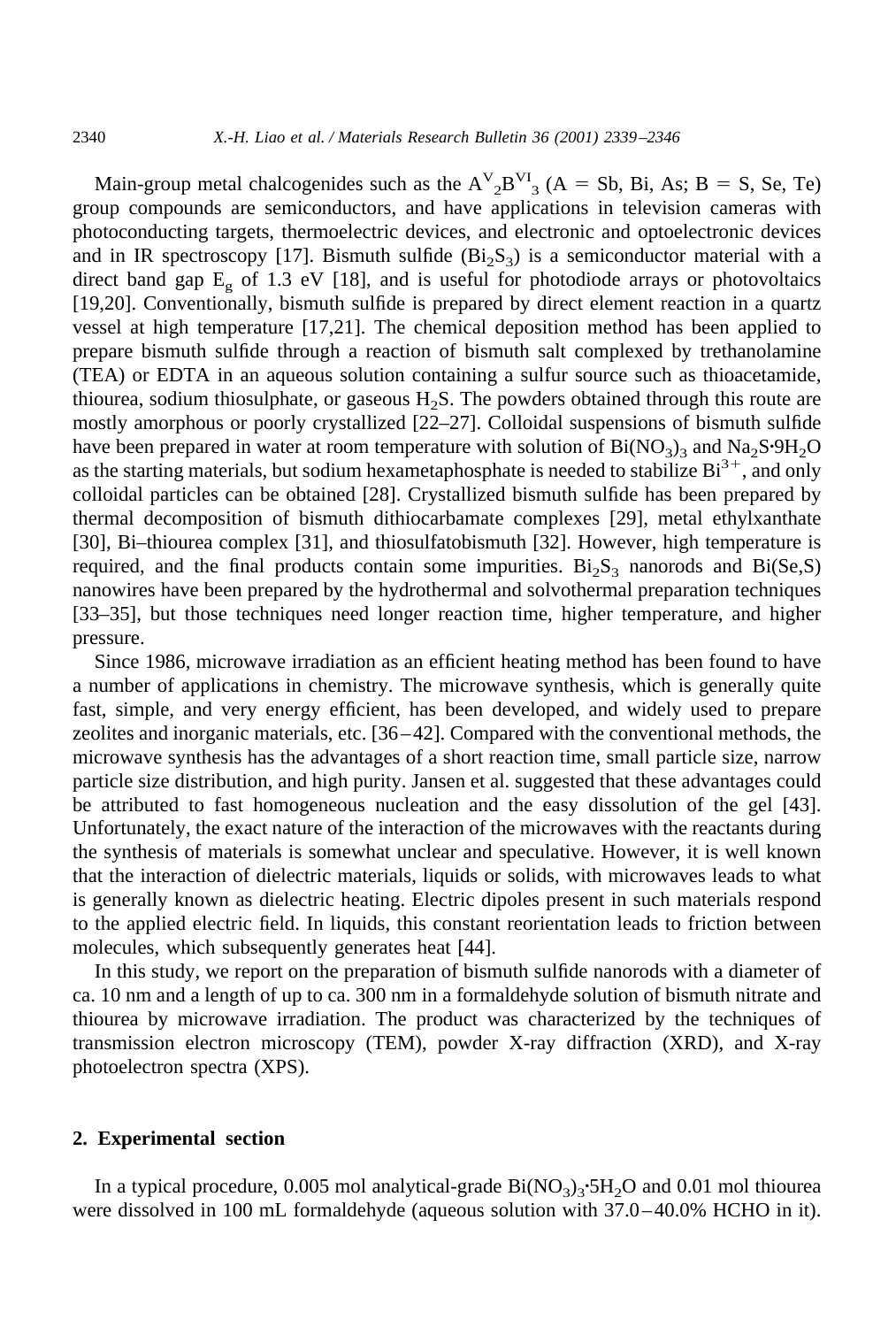

Fig. 1. X-ray diffraction (XRD) pattern of the obtained sample  $Bi_2S_3$ .

Then, the mixture solution was reacted in a microwave refluxing system for 20 min. The microwave oven followed a working cycle of 9 min on and 21 min off. (30% power) After cooling to room temperature, the precipitates were centrifuged, washed with 0.5 M HCl, distilled water, and acetone in sequence, and dried in air. The final dark brown product was collected for characterizations.

Powder X-ray diffraction (XRD) was used to characterize the sample. Data were collected on a Shimadzu XD-3A X-ray diffractometer (Cu K $\alpha$  radiation,  $\lambda = 0.15418$  nm). Further evidence for the purity of  $Bi<sub>2</sub>S<sub>3</sub>$  was obtained by the X-ray photoelectron spectra (XPS) of the product. The X-ray photoelectron spectra (XPS) were recorded on an ESCALAB MK II X-ray photoelectron spectrometer, using nonmonochromatized Mg  $K\alpha$  X-ray as the excitation source. The morphology and size were determined by transmission electron microscopy (TEM). The TEM images were recorded on a JEOL-JEM 200CX transmission electron microscope, using an accelerating voltage of 200 kV. The samples used for TEM observations were prepared by dispersing some products in ethanol followed by ultrasonic vibration for 30 min, then placing a drop of the dispersion onto a copper grid coated with a layer of amorphous carbon.

#### **3. Results and discussion**

The XRD pattern of the product is shown in Fig. 1. All the reflections in Fig. 1 can be indexed to be a pure orthorhombic phase  $Bi_2S_3$ , which is in good agreement with literature (JCPDS File No. 17-320). Fig. 2 shows the XPS spectra of the above sample. On the wide XPS picture (Fig. 2a), the C1s peak lies at 290.0 eV, which should be corrected to 284.6 eV. All the other peaks are corrected accordingly. No peaks of other elements except C, Bi, and S are observed on the picture, indicating the high purity of the product. Fig. 2b and c are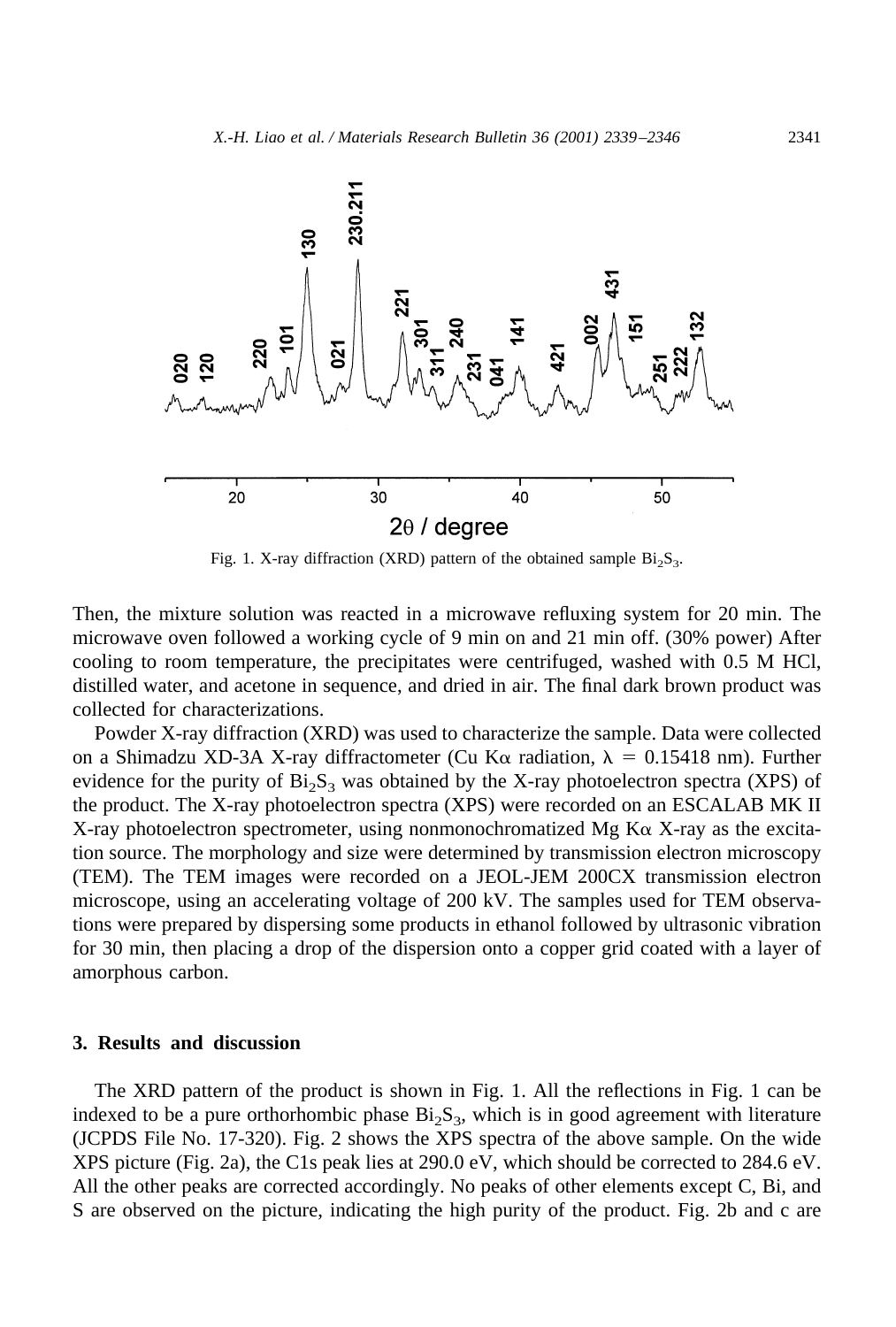

Fig. 2. XPS analysis of the sample as-prepared  $Bi_2S_3$ . (a) Survey scan, (b) Bi region, (c) S region.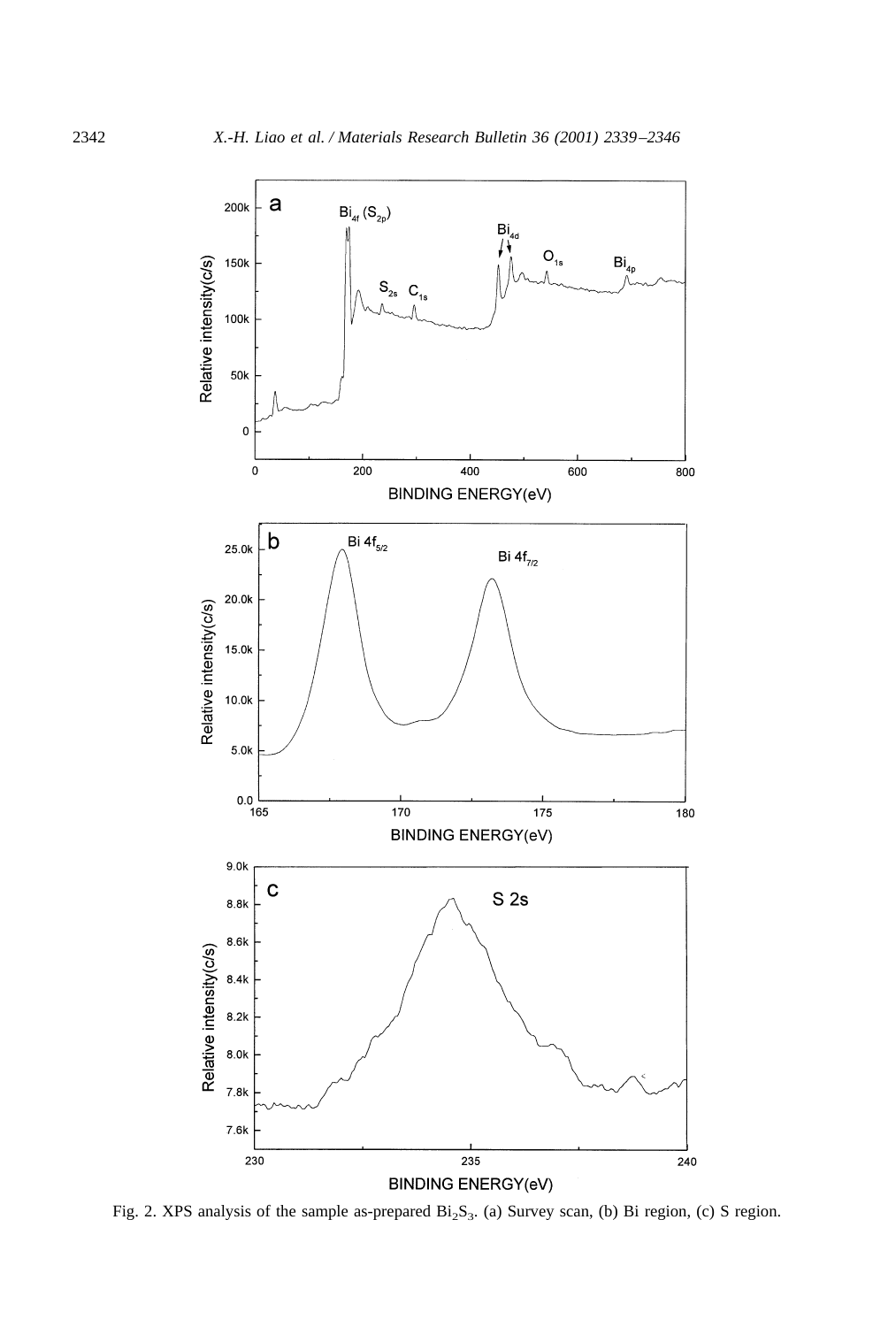

Fig. 3. TEM image of as-prepared  $Bi_2S_3$ .

high-resolution XPS spectra taken for Bi and S regions of the sample. The two strong peaks in Fig. 2b at 167.8 eV and 173.0 eV correspond to the Bi (4f) transitions, and the peak at 234.2 eV (Fig. 2c) is attributed to the S (2s) binding energy. Fig. 3 shows the TEM image of as prepared nanocrystalline  $Bi_2S_3$ . This image reveals that the product consists of uniform rods with an average diameter of ca. 10 nm and a length of up to ca. 300 nm. The particles are rod-like in shape, which is similar to those of the powders prepared by the direct reaction of bismuth and sulfur in inert atmosphere at high temperature [29]. The observed morphology of bismuth sulfide particles is possible due to its inherent chain-type structure according to the literature [17]. It is known that  $Bi_2S_3$  crystallizes with a lamellar structure with linked  $Bi<sub>2</sub>S<sub>3</sub>$  units forming infinite chains, which in turn, are connected via weaker van der Waals interactions. It seems that the formation of  $Bi<sub>2</sub>S<sub>3</sub>$  nanorods originates from the preferential directional growth of  $Bi<sub>2</sub>S<sub>3</sub>$  crystallites. The effects of microwave power and reaction time on the formation of  $Bi<sub>2</sub>S<sub>3</sub>$  nanorods were investigated. Microwave power and reaction time have influence on the formation of  $Bi<sub>2</sub>S<sub>3</sub>$  nanorods. The experiment shows that bumping would occur when the power was larger than 40%. When reaction time was less than 11 min the decomposition reaction would not happen, and the color did not turn to dark. The color of the solution turned deeper and deeper with the reaction time increasing. When the reaction time was over 12 min, the color of the solution become dark brown, which shows the formation of  $Bi_2S_3$ .

In this process, formaldehyde solution is selected as the solvent to obtain pure and uniform  $Bi<sub>2</sub>S<sub>3</sub>$  nanorods. Other solvents, such as water and ethanol, were also tested in our experiments. However, the results show that when they were selected as solvents, the products consisted of short rods in aggregated states. In our experiments, thiourea is selected as a sulfur source due to the formation of uniform and small-sized nanorods. When thioacetamide (TAA) was used as a sulfur source, we also succeeded in preparing  $Bi_2S_3$  nanorods. In this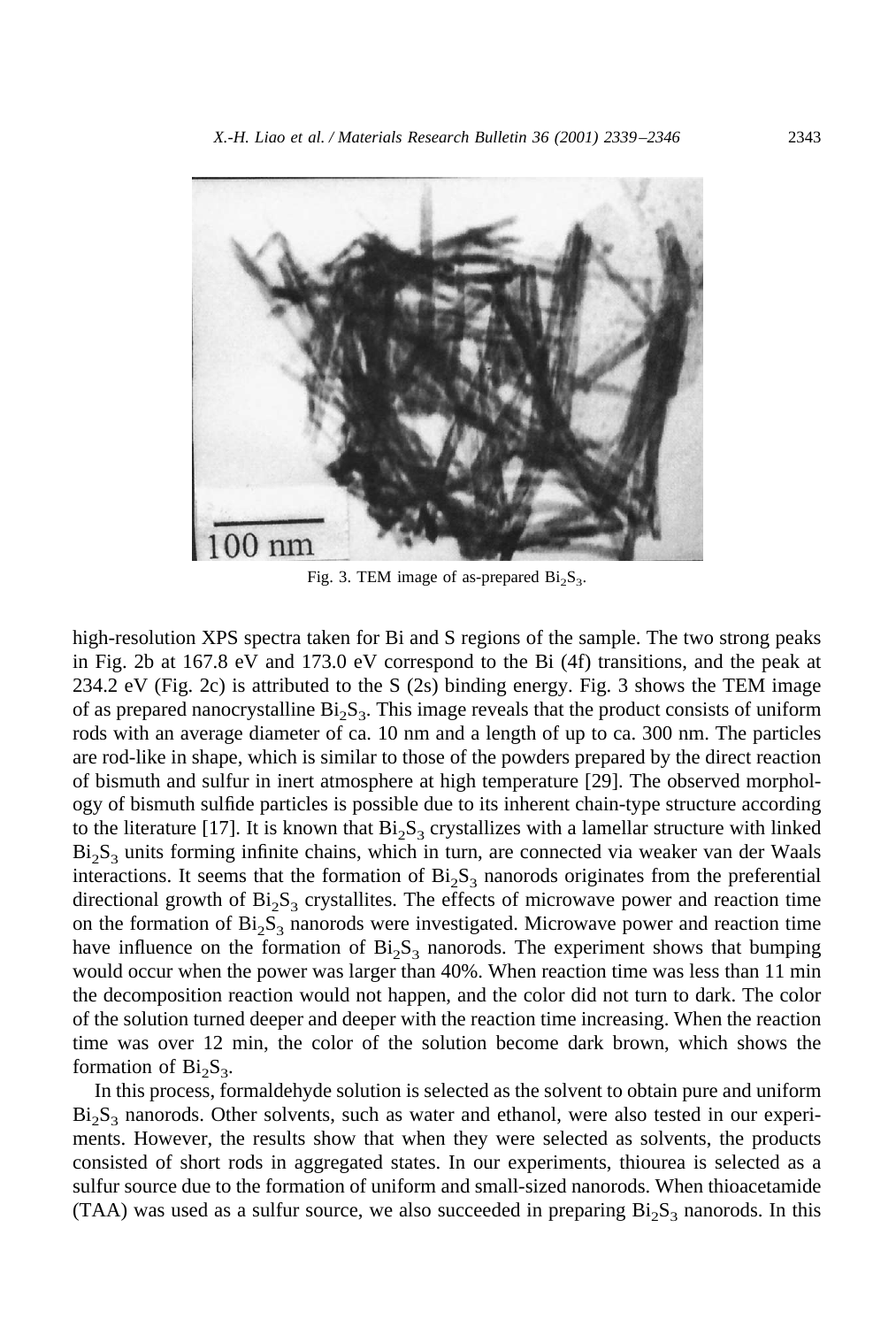

Fig. 4. The image of the  $Bi_2S_3$  nanorods prepared using TAA as the sulfur source.

case, the as-prepared nanorods appeared to be thicker and longer. The product had an average diameter of 50 nm and length up to  $1-2 \mu m$ .

We have also carried out experiments to investigate the influence of the reactants' concentrations on the formation of the products. When the concentration of  $Bi(NO<sub>3</sub>)<sub>3</sub>$  was in the range of 0.01–0.06 M, uniform and stable nanorods were obtained. When the concentration decreased to 0.005 M, the products consisted of aggregated unstable nanorods that decomposed under the electron beam of TEM. When the concentration increased to over 0.1 M, the experiments were unsuccessful because the reactants could not solubilize completely in the formaldehyde solution.

The proposed mechanism of microwave synthesis of  $Bi<sub>2</sub>S<sub>3</sub>$  nanorods may be as follow: first, the strong complex action between  $Bi^{3+}$  and thiourea leads to the formation of Bi–thiourea complexes in the microwave synthesis, which prevent the production of a large number of free  $S^{2-}$  in the solution, and will be favorable for the formation of the nanorods. Our observation confirms that  $Bi(NO<sub>3</sub>)<sub>3</sub>$  and thiourea can easily dissolve in formaldehyde solution to form a yellow solution, indicating the formation of Bi–thiourea complexes. Second, the Bi–thiourea complexes undergo a decomposition process under microwave irradiation for a certain period of time to produce  $Bi_2S_3$  nanorods. The formation of  $Bi_2S_3$ nanorods can be expressed as the following [45]:

 $Bi^{3+}$  + Thiourea  $\rightarrow$  Bi–thiourea complexes  $\rightarrow$  Bi<sub>2</sub>S<sub>3</sub> (nanorods)

The  $Bi<sub>2</sub>S<sub>3</sub>$  nanorods synthesized in our work are uniform, and smaller than those reported before [33,34,45]. The microwave irradiation decomposition of the Bi–thiourea complexes is favorable for the oriented growth of the nanorods. In the microwave heating environment, it shows a more rapid and simultaneous nucleation than the conventional heating method due to the fast and homogeneous heating effects of microwaves. Moreover, because of the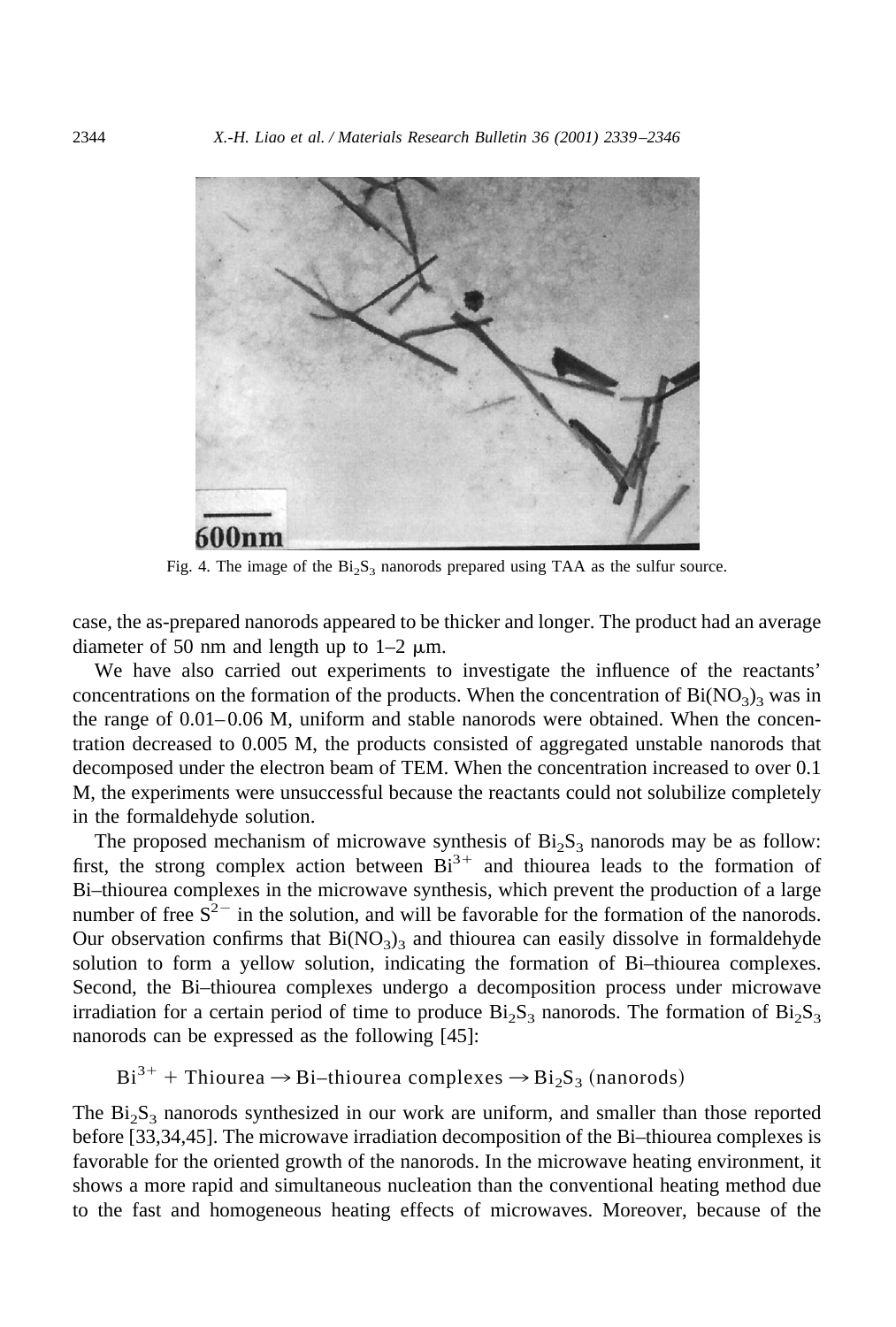simultaneous nucleation and homogeneous heating, uniformly small particles can be synthesized. In addition, the solvent acts as both reaction media and dispersion media so that it will prevent the aggregation of the particles and favor producing a uniform  $Bi_2S_3$  powder with good dispersivity.

In the case of using TAA as a sulfur source, the reaction process follows a different mechanism. During the whole process, HCHO does not take part in the reactions but only acts as a dispersant. The whole process can be described as below:

$$
Bi(NO3)3 + H2O \rightarrow BiONO3 + 2HNO3
$$
 (1)

$$
CH3CSNH2 + H2O \rightarrow CH3(NH2)C(OH) - SH
$$
 (2)

$$
CH3(NH2)C(OH) - SH + H2O \rightarrow CH3(NH2)C(OH)2 + H2S
$$
\n(3)

$$
CH3(NH2)C(OH)2 \rightarrow CH3(NH2)C = O + H2O
$$
\n(4)

$$
3H_2S + 2BiONO_3 \rightarrow Bi_2S_3 + 2HNO_3 + 4H^+ \tag{5}
$$

In aqueous environment,  $Bi(NO<sub>3</sub>)<sub>3</sub>$  reacts with  $H<sub>2</sub>O$  to produce  $BiONO<sub>3</sub>$ . Meanwhile,  $H<sub>2</sub>O$ reacts with  $CH_3CSNH_2$  to form  $CH_3(NH_2)C(OH)$ —SH by the microwave heating. Repeating this process results in the formation of  $CH_3(NH_2)C(OH)_2$  and H<sub>2</sub>S. Then  $CH_3(NH_2)C(OH)_2$ immediately loses water to give  $CH_3CONH_2$ . The decomposition process of  $CH_3CSNH_2$  in aqueous solution under microwave irradiation is shown in Eqs. (2) to (4). The released  $H_2S$ reacts with  $Bi(NO<sub>3</sub>)<sub>3</sub>$  to yield  $Bi<sub>2</sub>S<sub>3</sub>$  nanorods. In this case, the  $Bi<sub>2</sub>S<sub>3</sub>$  nanorods are not formed via the decomposition of precursor complex but the product of the reaction between  $BiONO<sub>3</sub>$ and free  $H_2S$ . As a result, the product has a larger diameter and length.

## **4. Conclusions**

 $Bi<sub>2</sub>S<sub>3</sub>$  nanorods have been successfully prepared by the microwave heating method. The advantages of this process are that it is a simple, fast, and efficient method for producing nanocrystalline metal sulfides. We can foresee the upscaling of the process to form large quantities of this kind of nanomatrials.

### **Acknowledgments**

This work is supported by National Natural Science Foundation of China (50072006), Foundation of Ministry of Education of China for Returnee, and Analytical foundation of Nanjing University.

## **References**

<sup>[1]</sup> A.M. Morales, C.M. Lieber, Science 279 (1998) 208.

<sup>[2]</sup> W.Q. Han, S.S. Fan, Q.Q. Li, Y.D. Hu, Science 277 (1997) 1287.